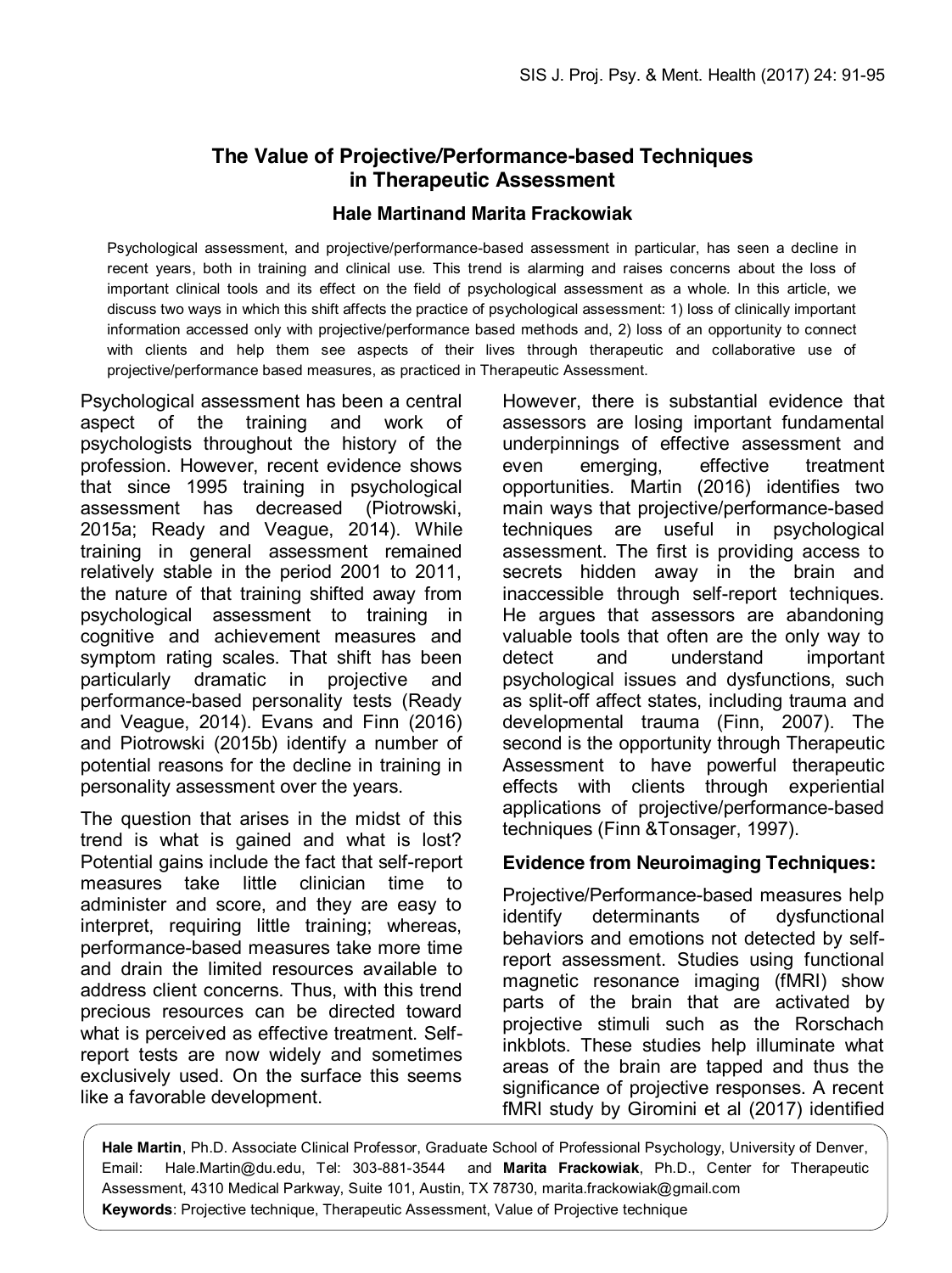the areas of the brain active while viewing the Rorschach cards and searching for responses that are not active while staring at a cross pattern. Results of the study show large portions of the temporal and occipital areas, which are involved in visual perception and processing, particularly complex visual associative tasks; areas in the frontal and parietal lobes associated with attentional processes; and sub-cortical areas related to the limbic system, which are integral to emotion perception and processing. The activations they detected were largely bilateral, involving both right and left brain. These findings are consistent with what would be expected given what is known about the Rorschach task and importantly show involvement of emotions in this seemingly cognitive task.

Asari and his colleagues (2010) have used fMRI to show brain activation when respondents provide a "unique percept" to a Rorschach card (i.e., one not seen by any of the 217 normal controls for the study). These unique responses correspond to form quality that is scored unique or distorted (FQu, FQ-) in the Comprehensive System (Exner, 2003). The primary correlate of unique responses is increased involvement of certain limbic areas influenced by the amygdala, especially the right amygdala. The amygdala is central to emotional experience and emotional memory; thus, its involvement points to the influence of emotional experiences in certain Rorschach responses that have significant interpretive value. These results are consistent with Shore's contention (2009) that memories and affect states connected with trauma and developmental trauma are primarily stored in the right hemisphere of the brain and associated limbic system. The implication here is that effects of trauma are not easily accessible to the logical left hemisphere and are thus out of awareness. It takes projective stimuli to access important experience and information.

Another important fMRI study by Bucheim et al (2009) involving the Adult Attachment Projective (AAP; George & West, 2012) supports this contention in dramatic fashion. They compared the amygdala activation of two groups of women while viewing the seven stimulus cards of the AAP, which were designed to increasingly activate the attachment system. The control group was composed of women who were classified as having resolved attachment while the second group was composed of women classified with unresolved attachment (characteristic of developmental trauma). The results showed the average amygdala activation for each group for each of the seven cards. The resolved attachment group showed amygdala activation for each card close to an average amygdala activation level. The unresolved group showed significant under activation to the first two cards, which only mildly activate the attachment system, and a linear trend upward to significant over-activation to cards 5 and 7. These results suggest that those with resolved attachment status are able to modulate their amygdala/emotional response to attachment-activating stimuli while those with unresolved attachment status (i.e., those with significant developmental trauma) have difficulty modulating their emotional response to attachment activating stimuli. The unresolved strategy seems to be to blunt all emotional responsiveness, but when this fails they become over activated and subject to the consequences of emotional dysregulation.

These studies show the importance of assessment instruments that can tap into right brain-limbic processes to collect data that help assessors see what is otherwise invisible and not detectable by self-report measures. The fact that many assessors are abandoning these important projective/performance-based techniques is thus a significant loss.

### **Therapeutic Assessment:**

The second way projective techniques are useful in psychological assessment is in providing experiences for the client that help the client understand the root of perplexing problematic behavior by connecting the rational, linear functions (often referred to as left brain functions) with the emotional, holistic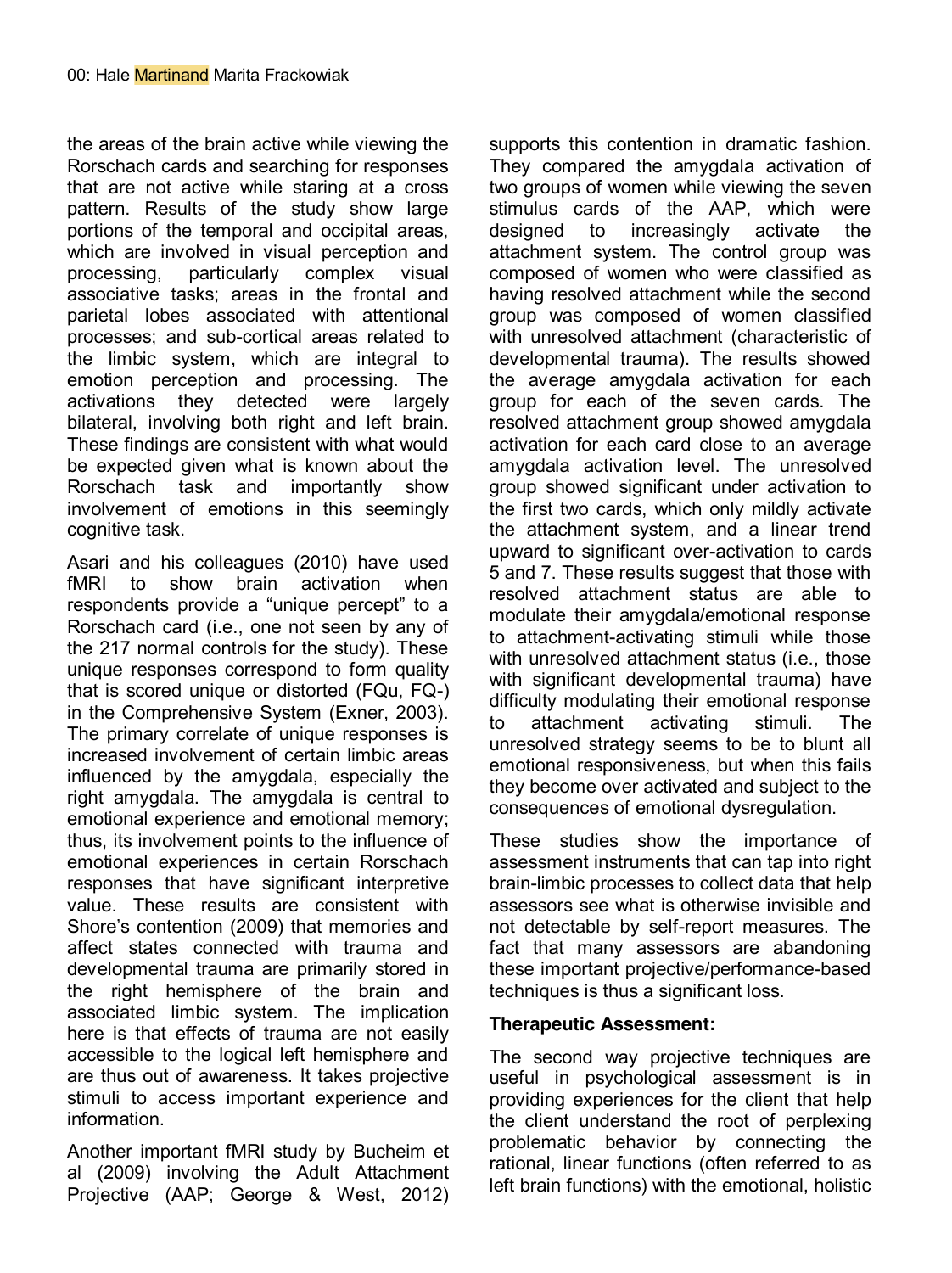functions (often referred to as right brain functions). As one might expect, this experiential understanding is enormously therapeutic.

# **Background:**

Collaborative assessment was formally started by Constance Fischer in the late 1960s (1985/1994). It is grounded in phenomenology and emphasizes collaboration with the client. Working collaboratively solves some of the shortcomings of traditional assessment, including an overemphasis on nomothetic data at the expense of the person. Inspired by the innovators behind collaborative assessment (Fischer, 1985/1994; Handler, 1996; Purves, 2002), Finn developed a semistructured approach to assessment that he calls Therapeutic Assessment (TA; Finn **&Tonsager, 1997; Finn, 2007). It is a** paradigm in which psychological testing is used as the centerpiece of a brief psychotherapeutic intervention. The cornerstones of TA are collaboration, curiosity, compassion, humility, openness and respect (Finn, 2009)—essential ingredients for an optimal working relationship (Fischer, 1982). A meta-analysis by Poston and Hanson (2010) confirmed the impressive therapeutic effects this approach to assessment delivers. In fact, these researchers conclude that this approach to assessment should become central to training and practice and that managed care should incorporate it as a short term, effective, evidence-based treatment.

Projective techniques play a central role in TA not only by providing important information as demonstrated by neuroimaging techniques, but also in creating an experiential mechanism that can help the client deeply understand what was previously inaccessible.

## **Semi-Structure of Therapeutic Assessment:**

TA generally follows a six-step process but allows deviations that match the unique needs of each client. General adaptations have been made for children and families (Tharinger et al, 2011), adolescents (Tharinger et al. 2013), and couples (Finn, 2007). The typical TA starts with an initial session in which the client's questions for the assessment are identified. These questions provide the focus of the assessment, and guide the selection of tests to be administered. The next step is standardized administration of the tests necessary to gain nomothetic data to answer the client's questions. However, idiographic data is not ignored. Finn developed a technique called extended inquiry (EI), which accommodates and mines the unique responses and behaviors of the client to understand their important meaning, and ideally to demonstrate some of that understanding to the client experientially.

When the testing is largely complete and answers to the questions are clarifying, an assessment intervention session (AIS) is planned and executed. This is a critical step Finn devised to help the client see behavior patterns that cause problems in their life and are at the root of answers to their questions. Its purpose is to expand the client's understanding (in both right and left brain) so that they can incorporate previously inaccessible answers in the following feedback session, which is the next session in the typical TA assessment process. In TA this session is called the summary discussion session to connote the collaborative nature of this approach. Answers to questions are discussed following guidelines derived from social psychology research to maximize the effect the results can have. After this final session, a personal letter is written (rather than an impersonal assessment report) outlining the assessment results while incorporating the client's examples, metaphors and images that are meaningful to them and contextualized within the client's life. The last step in the TA process is a follow up session scheduled two or three months after the summary discussion session to allow further discussion of the results, trouble shooting remaining difficulties, and to address any additional questions that have come up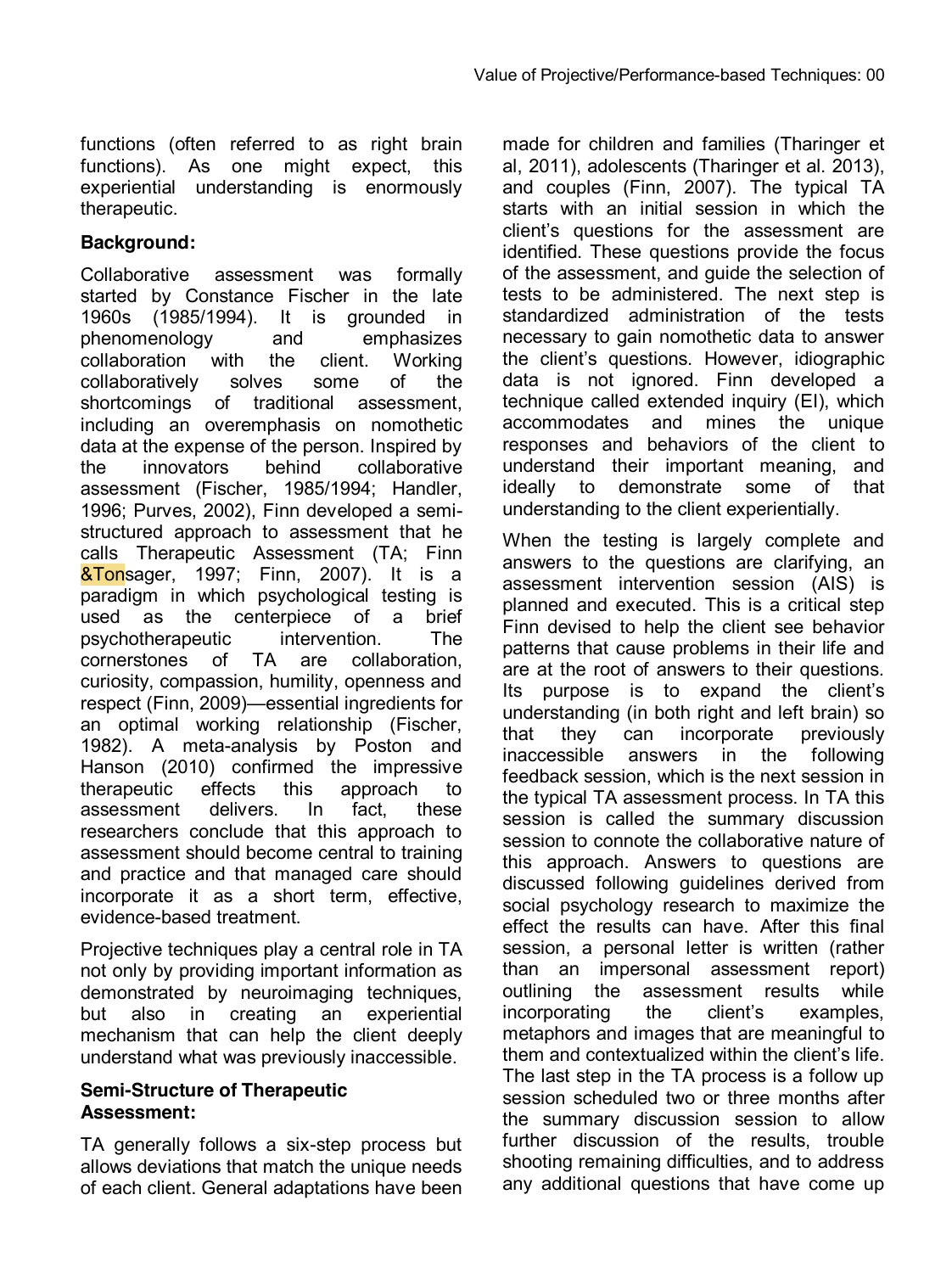as a result of the client becoming unstuck. For a more complete introduction to TA see Finn & Martin (2013).

# **The Therapeutic Value of Projective/ Performance-based Techniques:**

There are two places in this process in which projective/performance-based measures are instrumental in activating an experience in the client and thus providing important information to the assessor and opening the client to new insights: extended inquiry opportunities (EI) and the assessment intervention session (AIS). Both rely on the power of a stimulus to trigger the kinds of projections that are observed in the fMRI studies mentioned above. The EI happens spontaneously while the AIS is carefully planned to activate an emotional response that is key to the client's questions.

The AIS involves using a testing measure to activate a response in the room that can then be addressed collaboratively in the moment. This is a critical step in the process, and it often relies on a projective technique to do what fMRI studies suggest—to access reactions that are otherwise hidden from the client (and consequently from self-report data) but which fuel problematic behavior. For problems with emotions or relationships, the Thematic Apperception Test (TAT; Murray, 1943) is often employed because the stimulus of certain pictures (thoughtfully selected) invariably trigger projections that reveals underlying patterns of behavior that are not apparent to the client.

The alert assessor, who by this time has become a trusted collaborator, can supportively and gradually focus the client's attention on critical problematic reactions. The client and assessor by now have a body of evidence (both from the testing results and their interactions together) to draw upon in the effort to help the client see and understand a key something she/he has never effectively understood before. Because this is an experiential exploration, the insight is particularly powerful and disruptive of blind habits. New reactions that are more adaptive than these habits can then be explored with the assessor's help and tried out first in the room (e.g., by telling a different but viable story) and then outside the room in a way the assessor and client devise for the following week. The AIS can be a powerful agent of enduring change. For a case illustrations see Martin (2016).

## **Summary:**

Thus, it seems important aspects of psychological assessment have been lost in the bustle to make psychological interventions quicker, more efficient, and less costly. A major casualty of this trend is that projective/performance-based tests are increasingly not used or even taught in training programs. While this makes psychological assessment less time intensive, it sacrifices at least two vital functions: accessing important information that only projective/performance-based tests can provide and which is often critical to successful treatment, and creating the opportunity for clients see central aspects of their problems in living with new eyes and in potentially life-changing ways.

### **References:**

- Asari, T.; Konishi, S.; Jimura, K.; Chikazoe, J.; Nakamura, N.; Miyashita, Y. (2010).Amygdalar modulation of frontotemporal connectivity during the inkblot test. Psychiatry Research: Neuroimaging, Vol 182(2), pp. 103-110. Elsevier Science.
- Buchheim, A., George, C., Kachele, H. & Walter, H. (2006).Measuring Adult Attachment Representation in an fMRI Environment: Concepts and Assessment.Psychopathology: 50 39(3), pp.136-43. Basel: S. Karger AG.
- Crisi, A. (2014). The Wartegg Drawing Completion Test: A new methodology. In: Drawings in assessment and psychotherapy: Research and application. Handler, Leonard (Ed); Thomas, Antoinette D. (Ed). Routledge/Taylor & Francis Group; pp. 148- 163.
- Evans, F. B. & Finn, S. E. (2016). Training and consultation in psychological assessment with professional psychologists: Suggestions for enhancing the profession and individual